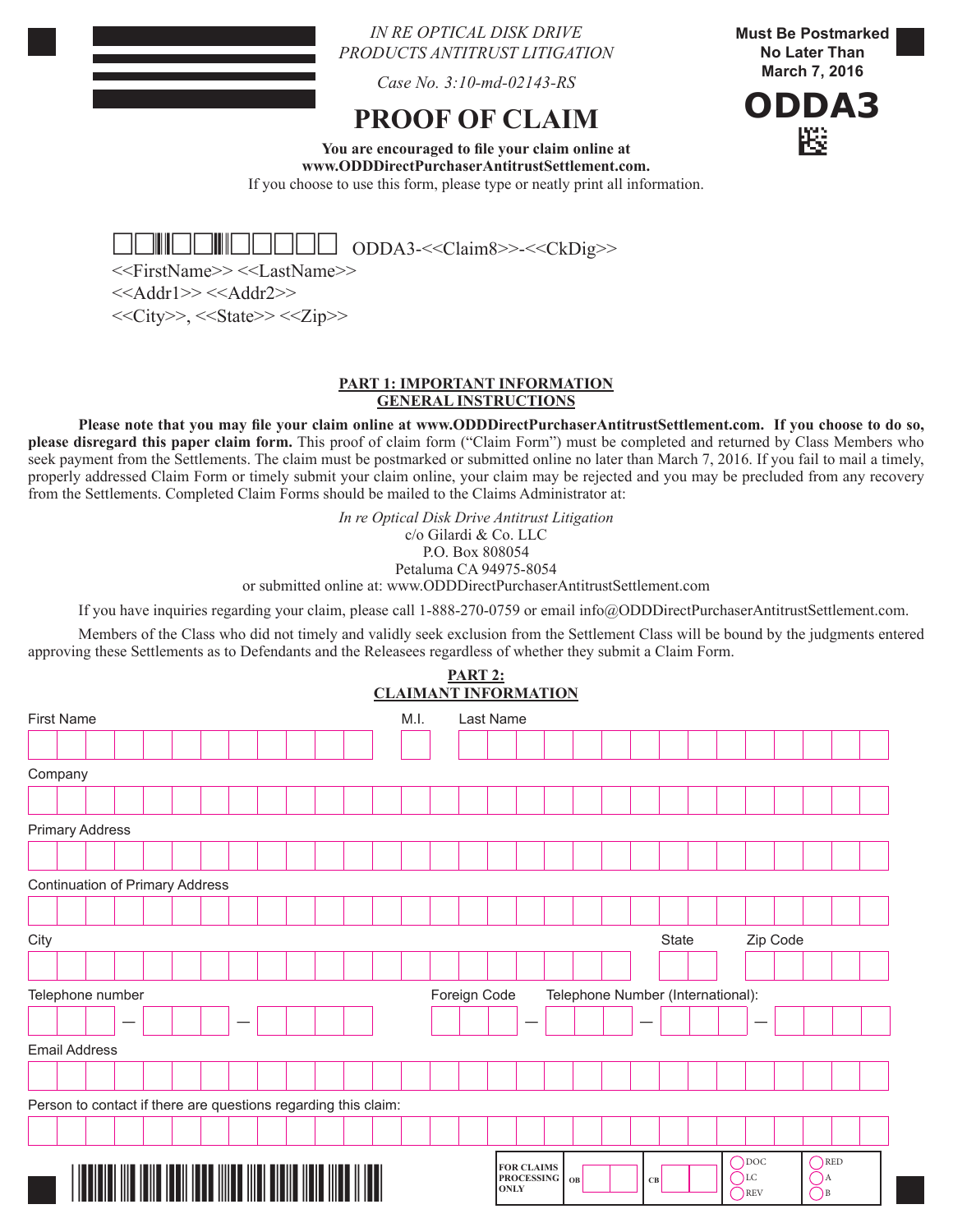#### **DEFINITIONS**

A) "Class Period" or "Class Periods" means January 1, 2004 through December 31, 2011 for the HLDS settlement, and January 1, 2004 through January 1, 2010 for the Panasonic and NEC settlements.

B) "Defendant" or "Defendants" means the following entities which are named as Defendants in this action:

Sony Corporation, Sony Optiarc Inc., NEC Corporation, Sony NEC Optiarc Inc., Sony Optiarc America Inc. (FKA Sony NEC), Sony Computer Entertainment America, Inc., Sony Electronics Inc., LG Electronics, Inc., LG Electronics USA, Inc., Hitachi, Ltd., Hitachi-LG Data Storage, Inc., Hitachi-LG Data Storage Korea, Inc., Toshiba Corporation, Toshiba America Information Systems, Inc., Samsung Electronics Co., Ltd., Samsung Electronics America, Inc., Toshiba Samsung Storage Technology Corp., Toshiba Samsung Storage Technology Corp. Korea, Lite-On IT Corp. of Taiwan, Koninklijke Philips Electronics N.V., Philips & Lite-On Digital Solutions Corp., Philips & Lite-On Digital Solutions USA, Inc., BenQ Corporation, BenQ America Corporation, TEAC Corporation, TEAC America, Inc., Quanta Storage Inc., Quanta Storage America, Inc., Panasonic Corporation, Panasonic Corporation of North America. "Defendant" or "Defendants" shall also include named coconspirators Pioneer Corporation, Pioneer North America, Inc., Pioneer Electronics (USA) Inc., and Pioneer High Fidelity Taiwan Co., Ltd.

C) "Settlement Class" or "Settlement Classes" means:

For the HLDS settlement: "All individuals and entities who, during the period from January 1, 2004 through December 31, 2011, purchased Optical Disk Drives and Optical Disk Drive Devices in the United States directly from the Defendants, their subsidiaries, or their affiliates. Excluded from the Class are Defendants and their parents, subsidiaries, affiliates, and all governmental entities."

For the Panasonic and NEC settlements: "All individuals and entities who, during the period from January 1, 2004 until at least January 1, 2010 purchased one or more Optical Disk Drives or a laptop or desktop computer incorporating an ODD in the United States directly from the Defendants, their subsidiaries, or their affiliates. Excluded from the Class are Defendants and their parents, subsidiaries, affiliates, and all governmental entities.

D) "Releasees" shall refer jointly and severally, individually and collectively to all defendants listed above and their respective past and present parents, subsidiaries, affiliates, officers, directors, employees, agents, attorneys, servants, representatives (and the parents', subsidiaries', and affiliates' past and present officers, directors, employees, agents, attorneys, servants, and representatives), and the predecessors, successors, heirs, executors, administrators, and assigns of each of the foregoing.

E) "Optical Disk Drive" or "ODD" means any device which reads and/or writes data from and to an optical disk, including but not limited to, CD-ROMS, CD-recordable/rewritable, DVD-ROM, DVD-recordable/rewritable, Blu-Ray, Blu-Ray recordable/rewritable, HD-DVD, Super Multi-Drives and other combination drives. The term "Optical Disk Drives" or "ODDs" shall also include (a) a drive sold as a separate unit that is to be inserted into, or incorporated in, an electronic device; and (b) a drive sold that is to be attached to an electronic device through an external interface such as a Universal Serial Bus (USB) connection;

F) "Optical Disk Drive Device" or "ODD Device" means a device incorporating an ODD including but not limited to desktop computers, mobile/laptop computers, videogame consoles, CD players/recorders, DVD players/recorders, and Blu-Ray disc players/recorders.

G) "Class Members" means all members of the Settlement Classes who did not timely and validly elect to be excluded from the Settlement Classes certified by the Court.

H) "Net Settlement Fund" means the combined proceeds from the HLDS, Panasonic, and NEC settlements plus accrued interest minus all costs, attorneys' fees, expenses, and incentive awards.

#### **PART 3: SCHEDULE OF QUALIFYING PURCHASES**

Report separately each purchase of an Optical Disk Drive or Optical Disk Drive Device directly from any Defendant during the Class Periods (attach additional pages if necessary). In order to qualify as a claim, your purchase(s) must have been billed to and/or shipped to a location in the United States. Foreign transactions where billing and shipping took place outside of the U.S. do not qualify. If you have submitted a request for exclusion from a Settlement Class in connection with the settlements, do not submit this Claim Form. Also, if you entered into a settlement with any Defendant for your purchase(s) from that defendant, or assigned or transferred your claim for any purchase(s), your Claim Form must not include, as part of your claim, any of those purchases. For example, if Class member A purchased \$10,000 from Defendant 1 and entered into a settlement with Defendant 1 for those purchases, that \$10,000 must not be included as part of Class member A's claim. Failure to include all purchases will reduce the amount of your payment. You DO NOT need to attach documentation. However, you must keep copies of your purchase order(s), invoice(s), or other documentation of your purchase(s) in case verification of your claim is necessary.

List each type of ODD or ODD Device purchased from each Defendant, the quantity of ODDs or ODD Devices purchased, the dollar amount (in U.S. dollars) of purchases of each type of Optical Disk Drive made directly from any Defendant during the Class Periods, and the date of each purchase. Amounts should be rounded to the nearest dollar. (Example: \$12,345.67 should be entered as \$12,346.) Do not include transportation charges, rebates, refunds, credits, etc.

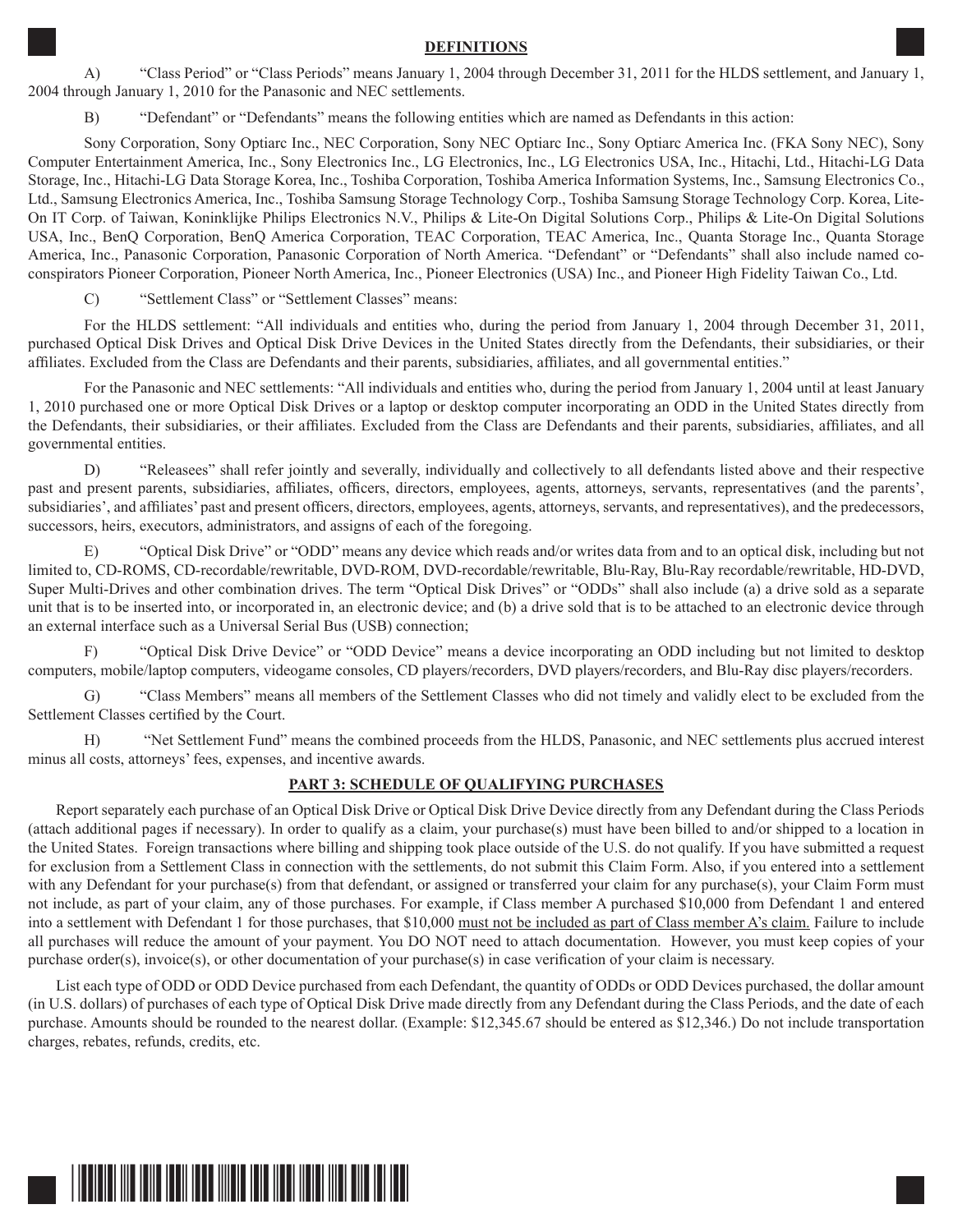Use only **one line** for *each type* of ODD or ODD Device purchased. Please use the following codes to notate the type of product you purchased: **A**: ODD; **B**: desktop computer; **C**: laptop computer; **D:** Sony PlayStation 2; **E**: Sony PlayStation 3; **F**: CD player/recorder; **G**: DVD player/recorder; or **H:** Blu-Ray player/recorder. If you cannot fit your purchases in the chart below, **please submit your claim online at www.ODDDirectPurchaserAntitrustSettlement.com** or attach additional copies of this page.

| Defendant from whom<br>ODD or ODD Device<br>was purchased | Type of ODD or ODD<br>Device purchased (see<br>codes above) | Quantity of that type<br>of ODD or ODD<br>Devices purchased | Total purchase amount in USD | Date purchased |  |  |  |
|-----------------------------------------------------------|-------------------------------------------------------------|-------------------------------------------------------------|------------------------------|----------------|--|--|--|
| Sony/NEC <sup>1</sup>                                     |                                                             |                                                             | .00                          |                |  |  |  |
| $LG^2$                                                    |                                                             |                                                             | .00                          |                |  |  |  |
| Hitachi/HLDS <sup>3</sup>                                 |                                                             |                                                             | .00                          |                |  |  |  |
| Toshiba <sup>4</sup>                                      |                                                             |                                                             | .00                          |                |  |  |  |
| Samsung <sup>5</sup>                                      |                                                             |                                                             | .00                          |                |  |  |  |
| TSST <sup>6</sup>                                         |                                                             |                                                             | .00                          |                |  |  |  |
| Lite-On <sup>7</sup>                                      |                                                             |                                                             | .00                          |                |  |  |  |
| Philips <sup>8</sup>                                      |                                                             |                                                             | .00                          |                |  |  |  |
| BenQ <sup>9</sup>                                         |                                                             |                                                             | .00                          |                |  |  |  |
| TEAC <sup>10</sup>                                        |                                                             |                                                             | .00                          |                |  |  |  |
| $\mathrm{QSI}^{11}$                                       |                                                             |                                                             | .00                          |                |  |  |  |
| Panasonic <sup>12</sup>                                   |                                                             |                                                             | .00                          |                |  |  |  |
| Pioneer <sup>13</sup>                                     |                                                             |                                                             | .00                          |                |  |  |  |

The Claims administrator will review the information listed above for valid qualifying purchases. After the purchases are verified the Claims Administrator will: 1) assign a dollar value to each purchase (ODDs will be valued at 100% of their purchase price, and ODD Devices will be valued at a fixed amount as follows: desktop or laptop computer: \$32, Sony PlayStation 2: \$20, Sony PlayStation 3: \$73, CD player/recorder: \$15, DVD player/recorder: \$20, and each purchase of a Blu-Ray player/recorder: \$73; 2) Allocate the value of each purchase between the settlements reached with Settling Defendants (the settlements had varying and overlapping class definitions and class periods, so it is possible certain purchases will qualify for one settlement fund, but not the other); 3) Allocate the Net Settlement Fund on a *pro rata* basis based on the total dollar value of each class member's purchase(s) of ODDs and ODD Devices in proportion to the total dollar value of all valid claims filed.

<sup>13</sup> "Pioneer" means Pioneer Corporation, Pioneer North America, Inc., Pioneer Electronics (USA) Inc., and Pioneer High Fidelity Taiwan Co., Ltd.



<sup>1</sup> "Sony/NEC" means Sony Corporation, Sony Optiarc Inc., NEC Corporation, Sony NEC Optiarc Inc., Sony Optiarc America Inc. (FKA Sony NEC), Sony Electronics Inc., and Sony Computer Entertainment America, Inc.

<sup>2</sup> "LG" means LG Electronics, Inc. and LG Electronics USA, Inc.

<sup>3</sup> "Hitachi" means Hitachi, Ltd., Hitachi-LG Data Storage, Inc., Hitachi-LG Data Storage Korea, Inc.

<sup>4</sup> "Toshiba" means Toshiba Corporation and Toshiba America Information Systems, Inc.

<sup>5</sup> "Samsung" means Samsung Electronics Co., Ltd. and Samsung Electronics America, Inc.

<sup>6</sup> "TSST" means Toshiba Samsung Storage Technology Corp. and Toshiba Samsung Storage Technology Corp. Korea

<sup>7</sup> "Lite-On" means Lite-On IT Corp. of Taiwan

<sup>8</sup> "Philips" means Koninklijke Philips Electronics N.V., Philips & Lite-On Digital Solutions Corp., and Philips & Lite-On Digital Solutions USA, Inc.

<sup>9</sup> "BenQ" means BenQ Corporation and BenQ America Corporation

<sup>10</sup> "TEAC" means TEAC Corporation and TEAC America, Inc.

<sup>11</sup> "QSI" means Quanta Storage Inc., Quanta Storage America, Inc.

<sup>12</sup> "Panasonic" means Panasonic Corporation and Panasonic Corporation of North America